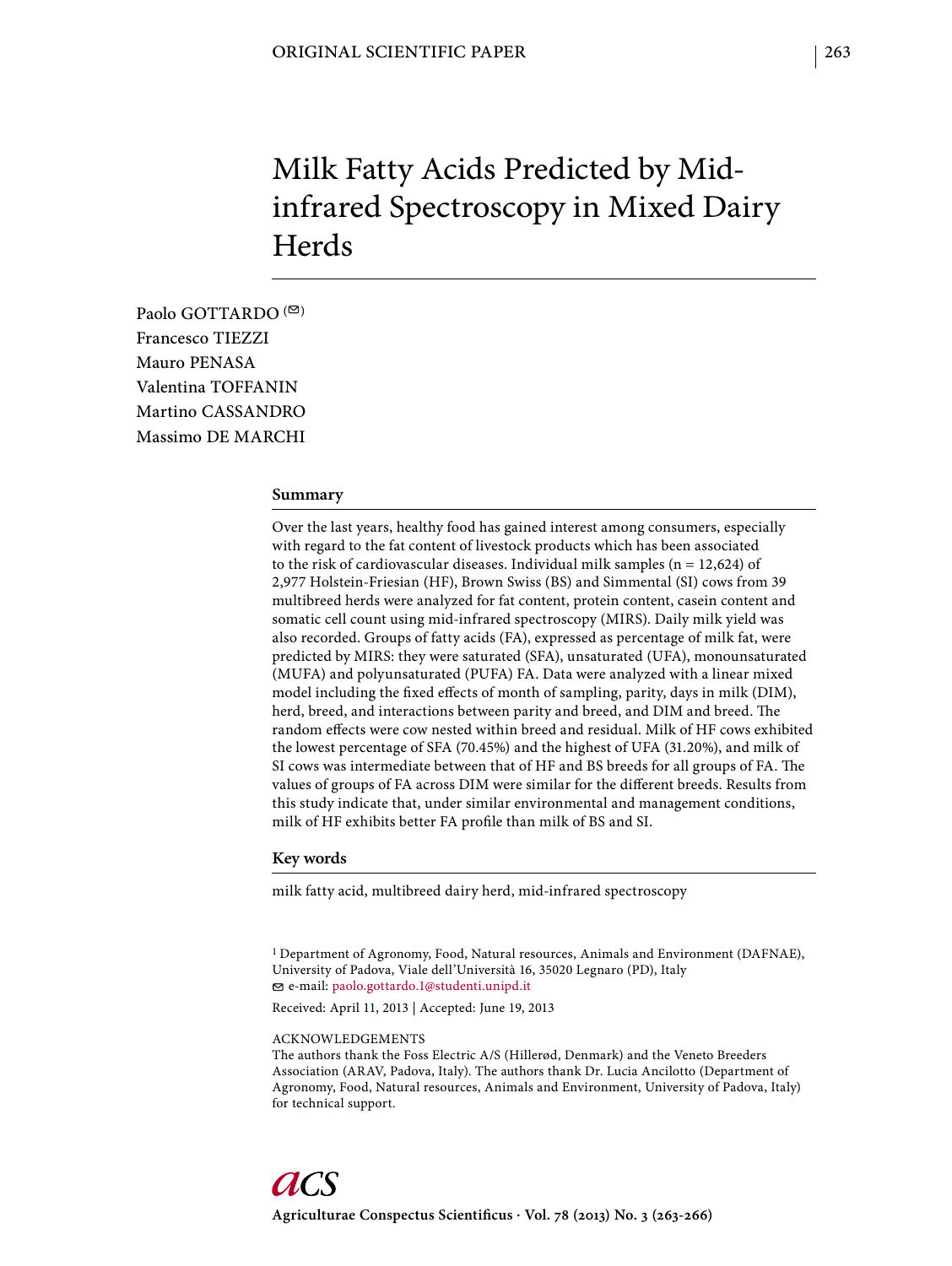## **Aim**

The aim of this study was to estimate the breed effect on milk fatty acids (FA) predicted by mid-infrared spectroscopy (MIRS) in multibreed dairy herds of Holstein Friesian (HF), Brown Swiss (BS) and Simmental (SI) cows.

## **Material and methods**

Since January 2011 the laboratory of the Breeders Association of Veneto Region (Padova, Italy) has been analyzing FA composition of milk samples collected during the official monthly test-day milk recording scheme. Thirty-nine multibreed herds of HF, BS and SI cows were selected. Herds were required to rear at least two of the aforementioned breeds. Moreover, the breed contribution within each herd was calculated and the most represented breed was required to account for at most 90% of total heads within the herd. At the same time, the less represented breed was imposed to have at least 5 cows controlled within each herd. A total of 12,624 milk samples belonging to 2,977 cows were selected between January and December 2012. Samples were analyzed using Milko-Scan FT6000 (Foss Electric A/S, Hillerød, Denmark) for fat, protein and casein contents, somatic cell count (SCC) and saturated (SFA), unsaturated (UFA), monounsaturated (MUFA) and polyunsaturated (PUFA) FA. Somatic cell score (SCS) was obtained via log-transformation of SCC as SCS = [3  $+ \log_2(SCC/100,000)$ ]. Information on daily milk yield was also recorded. Days in milk (DIM) were restricted to be between 5 and 600 days, and parities between 1 and 6. Data were analyzed through a generalized linear model using the MIXED procedure of SAS (SAS, 2008). The model included fixed effects of month of sampling (12 levels), parity (3 classes, the last class including parities  $\geq$ 3), DIM (12 monthly classes, the first class including DIM between 5 and 30 days, and the last between 360 and 600 days), herd, breed, interaction between parity and breed, and interaction between DIM and breed, and the random effects of cow nested within breed and residual.

## **Results and discussion**

Descriptive statistics of the studied traits are shown in Table 1. Mean of milk yield, fat content, protein content, casein content and SCS were 28.25 kg/d, 3.85%, 3.50%, 2.71% and 2.96, respectively. Mean values of SFA, UFA, MUFA and PUFA were 70.70%, 29.30%, 24.51% and 2.12% of milk fat, respectively. As previously reported by Bobe et al. (2008), SFA was the most important group of FA followed by MUFA and PUFA. Values of SFA and UFA were similar to those reported by Mele et al. (2009) and De Marchi et al. (2011) for HF and BS cows, respectively.

Least squares means of the studied traits are reported in Table 2. As expected, HF breed exhibited the highest milk yield (27.93 kg/d) and the worst quality of milk, whereas BS breed showed the best milk composition with 4.11%, 3.67% and 2.87% of fat, protein and casein contents, respectively. Brown Swiss and SI produced less milk (24.34 and 24.77 kg/d, respectively) than HF cows. Simmental was intermediate between HF and BS for all traits, except for SCS, which was lower for SI. These findings are supported by previous studies which reported the superiority of HF for milk yield compared with other breeds (Tyrisevä et al., 2004; Cecchinato et al., 2011) and its inferiority for fat and pro-

| Table 1. Descriptive statistics of milk yield, quality, and |  |  |  |
|-------------------------------------------------------------|--|--|--|
| groups of fatty acids                                       |  |  |  |

| $T$ rait <sup>1</sup> | Mean  | SD.  | Minimum | Maximum |
|-----------------------|-------|------|---------|---------|
| Milk yield, kg/d      | 28.25 | 9.15 | 4.30    | 65.30   |
| Fat, %                | 3.85  | 0.72 | 1.38    | 6.87    |
| Protein, %            | 3.50  | 0.42 | 2.37    | 5.16    |
| Casein, %             | 2.71  | 0.35 | 1.77    | 4.08    |
| <b>SCS</b>            | 2.96  | 1.94 | $-1.32$ | 9.71    |
| SFA, % of milk fat    | 70.70 | 3.54 | 54.31   | 81.06   |
| UFA, % of milk fat    | 29.30 | 4.29 | 18.63   | 48.63   |
| MUFA, % of milk fat   | 24.51 | 3.59 | 14.67   | 41.51   |
| PUFA, % of milk fat   | 2.12  | 0.61 | 0.22    | 5.09    |
|                       |       |      |         |         |

 ${}^{1}SCS$  = somatic cell score; SFA = saturated fatty acids; UFA = unsaturated fatty acids; MUFA = monounsaturated fatty acids; PUFA = polyunsaturated fatty acids.

| Table 2. Least squares means (SE) of milk yield and        |
|------------------------------------------------------------|
| composition for fatty acids for Brown Swiss (BS), Holstein |
| Friesian (HF) and Simmental (SI) cattle breeds             |

| $T$ rait <sup>1</sup> | <b>BS</b>               | HF                | SI                        |
|-----------------------|-------------------------|-------------------|---------------------------|
| Milk yield, kg/d      | $24.34(0.22)^a$         | $27.93(0.15)^{b}$ | 24.77 (0.32) <sup>a</sup> |
| Fat, %                | $4.11(0.02)^a$          | $3.72(0.014)^{b}$ | 3.90 $(0.03)^c$           |
| Protein, %            | $3.67(0.01)^a$          | $3.38(0.01)^{b}$  | 3.56 $(0.015)^c$          |
| Casein, %             | $2.87(0.01)^a$          | $2.63(0.01)^{b}$  | $2.77(0.01)^c$            |
| <b>SCS</b>            | $2.92(0.06)^a$          | $3.19(0.04)^{b}$  | $2.78(0.09)^a$            |
| SFA, % of milk fat    | $71.65(0.09)^a$         | $70.45(0.06)^{b}$ | $70.93(0.13)^c$           |
| UFA, % of milk fat    | $29.71(0.10)^a$         | $31.20(0.07)^{b}$ | 30.68 $(0.15)^c$          |
| MUFA, % of milk fat   | $23.69(0.09)^a$         | $24.95(0.06)^{b}$ | $24.67(0.13)^{b}$         |
| PUFA, % of milk fat   | 2.08(0.01) <sup>a</sup> | $2.09(0.01)^a$    | $2.03(0.02)^a$            |

 ${}^{1}SCS$  = somatic cell score; SFA = saturated fatty acids; UFA = unsaturated fatty acids; MUFA = monounsaturated fatty acids; PUFA = polyunsaturated fatty acids; <sup>a-c</sup>Least squares means with different letters are significantly different according to Bonferroni's test ( $P < 0.05$ ).

tein contents, and for milk coagulation properties (De Marchi et al., 2007). Milk of BS showed the highest percentage of SFA (71.65%) and the lowest of UFA (29.71%) and MUFA (23.69%), whereas HF showed the opposite, with the lowest percentage of SFA (70.45%) and the highest of UFA (31.20%). Monounsaturated FA were comparable among dairy breeds (Table 2). Differences between FA profile across cattle breeds have been reported in the literature (DePeters et al., 1995; Kelsey et al., 2003; Auldist et al., 2004; Soyeurt et al., 2006).

To our knowledge no studies have investigated the variation of milk FA composition of major Italian dairy cattle breeds in mixed herds and only a few researches have been conducted on Italian single-breed herds. Mele et al. (2009) analyzed FA composition of milk from HF cows reared in 34 commercial farms of north-eastern part of Italy and they reported lower percentage of MUFA (19.97%) than that found in the present study. De Marchi et al. (2011) investigated the potential of MIRS to predict FA using BS data; however, the comparison with our results is difficult due to the different way of expression of FA concentration in milk adopted by De Marchi et al. (2011): in fact, the au-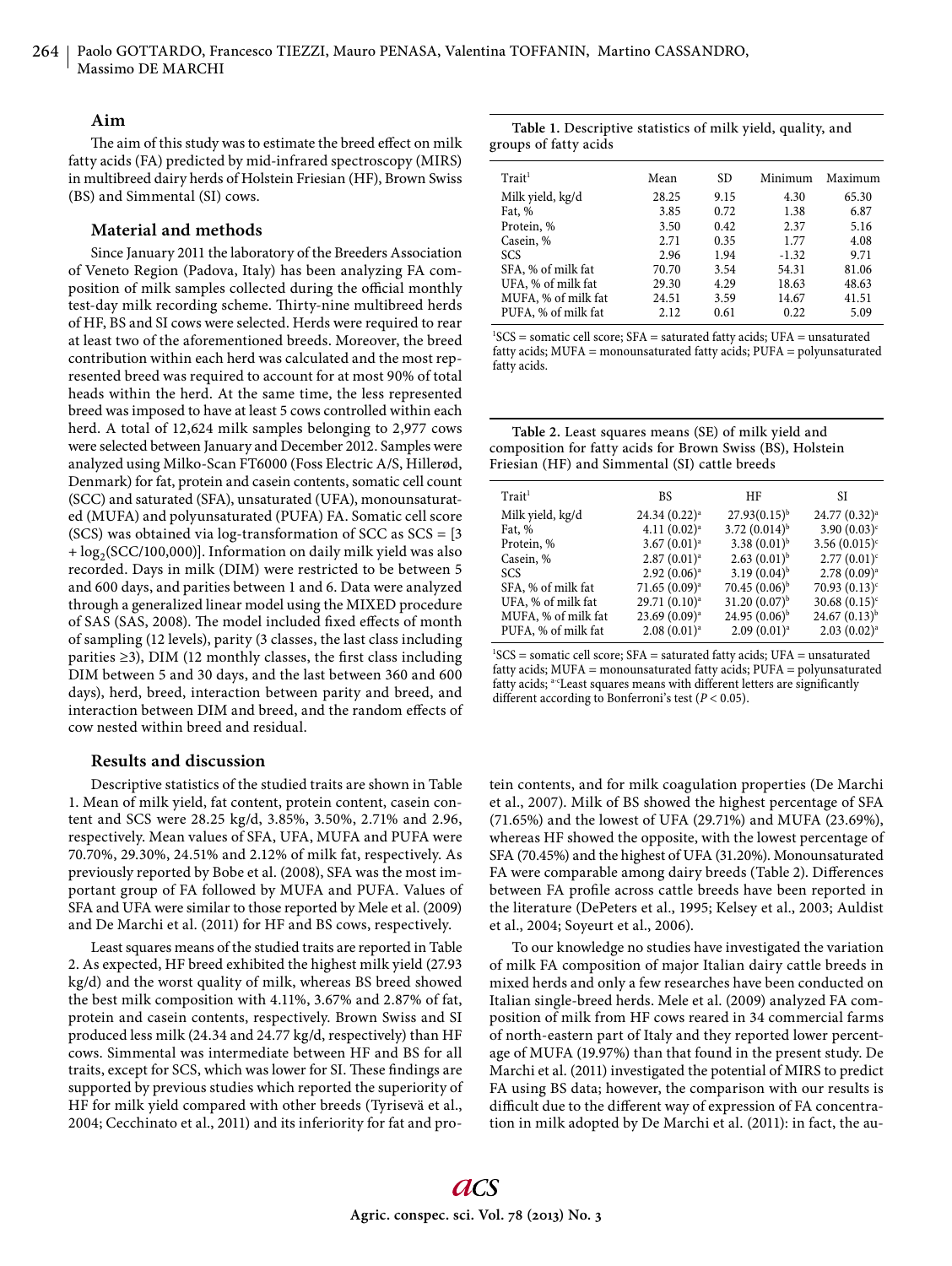

**Figure 1.** Least squares means of saturated fatty acids (SFA), unsaturated fatty acids (UFA), monounsaturated fatty acids (MUFA), and polyunsaturated fatty acids (PUFA) for Brown Swiss (BS), Holstein Friesian (HF) and Simmental (SI) cattle breeds across days in milk (DIM)

thors expressed FA as g of FA/kg of milk and not as % on milk fat as we did.

Results of variation of groups of FA across DIM are shown in Figure 1. Similar trends have been found for all breeds, with SI being intermediate between BS and HF. An increased content of SFA until the fourth month of lactation was shown, whereas UFA, MUFA and PUFA exhibited an opposite trend, with the lowest values at 120 days of lactation. Similar variation of MUFA across lactation was reported by Mele et al. (2009) who reported a reduction of MUFA from 21.32% (DIM<100 days) to 19.36% (DIM from 100 to 200 days), followed by a slight increase (20.52%) from 200 DIM onward. The variation across lactation of FA profile is related to the variation of animal energy balance (Chillard et al., 2001, Henning et al., 2006); in early stages preformed FA (SFA derived from body fat) generally contribute a larger portion of the total FA, whereas the contribution from de novo FA increases as lactation progresses (Bauchart, 1993; Palmquist et al., 1993; DePeters et al. 1995). This biological explanation was confirmed also by Bastin et al. (2011), Kay et al. (2005) and Henk et al. (2009).

## **Conclusions**

Dairy cattle breeds reared under the same herd conditions differed in terms of milk composition and groups of FA. The HF breed showed the highest milk production and better FA composition than SI and BS cows. The SI breed was intermediate between HF and BS for studied traits, except for SCS. No statistically significant differences were found in studied breeds for PUFA. The variation of FA during lactation was very different between SFA and other groups of FA; the SFA followed the lactation curve, suggesting a close relation with body energy status of the cow.

#### **References**

- Auldist M. J., Johnston K. A., White N. J., Fitzsimons W. P., Boland M. J. (2004). A comparison of the composition, coagulation characteristics and cheesemaking capacity of milk from Friesian and Jersey dairy cows. J Dairy Res 71: 51-57
- Bauchart D. (1993). Lipid absorption and transport in ruminants. J Dairy Sci 76: 3864-3881
- Bobe G., Minick Bormann J. A., Lindberg G. L. Freeman A. E., Beitz D. C. (2008). Short communication: Estimates of genetic variation of milk fatty acids in US Holstein cows. J Dairy Sci 91: 1209-1213
- Cecchinato A., Penasa M., De Marchi M., Gallo L., Bittante G., Carnier P. (2011). Genetic parameters of coagulation properties, milk yield, quality, and acidity estimated using coagulating and noncoagulating milk information in Brown Swiss and Holstein-Friesian cows. J Dairy Sci 94: 4205-4213
- De Marchi M., Dal Zotto R., Cassandro M., Bittante G. 2007. Milk coagulation ability of five dairy cattle breeds. J Dairy Sci 90: 3986–3992
- De Marchi M., Penasa M., Cecchinato A., Mele M., Secchiari P., Bittante G. (2011). Effectiveness of mid-infrared spectroscopy to predict fatty acid composition of Brown Swiss bovine milk. Animal 5: 1653-1658
- DePeters E. J., Medrano J. F., Reed B. A. (1995). Fatty acid composition of milk fat from three breeds of dairy cattle. Can J Anim Sci 75: 267-269
- Kelsey, J. A., Corl B. A., Collier R. J., Bauman D. E. (2003). The effect of breed, parity, and stage of lactation on conjugated linoleic acid (CLA) in milk fat from dairy cows. J Dairy Sci 86: 2588–2597
- Mele M., Dal Zotto R., Cassandro M., Conte G., Serra A., Buccioni A., Bittante G., Secchiari P. (2009). Genetic parameters for conjugated linoleic acid, selected milk fatty acids, and milk fatty acid unsaturation of Italian Holstein-Friesian cows. J Dairy Sci 92: 392-400